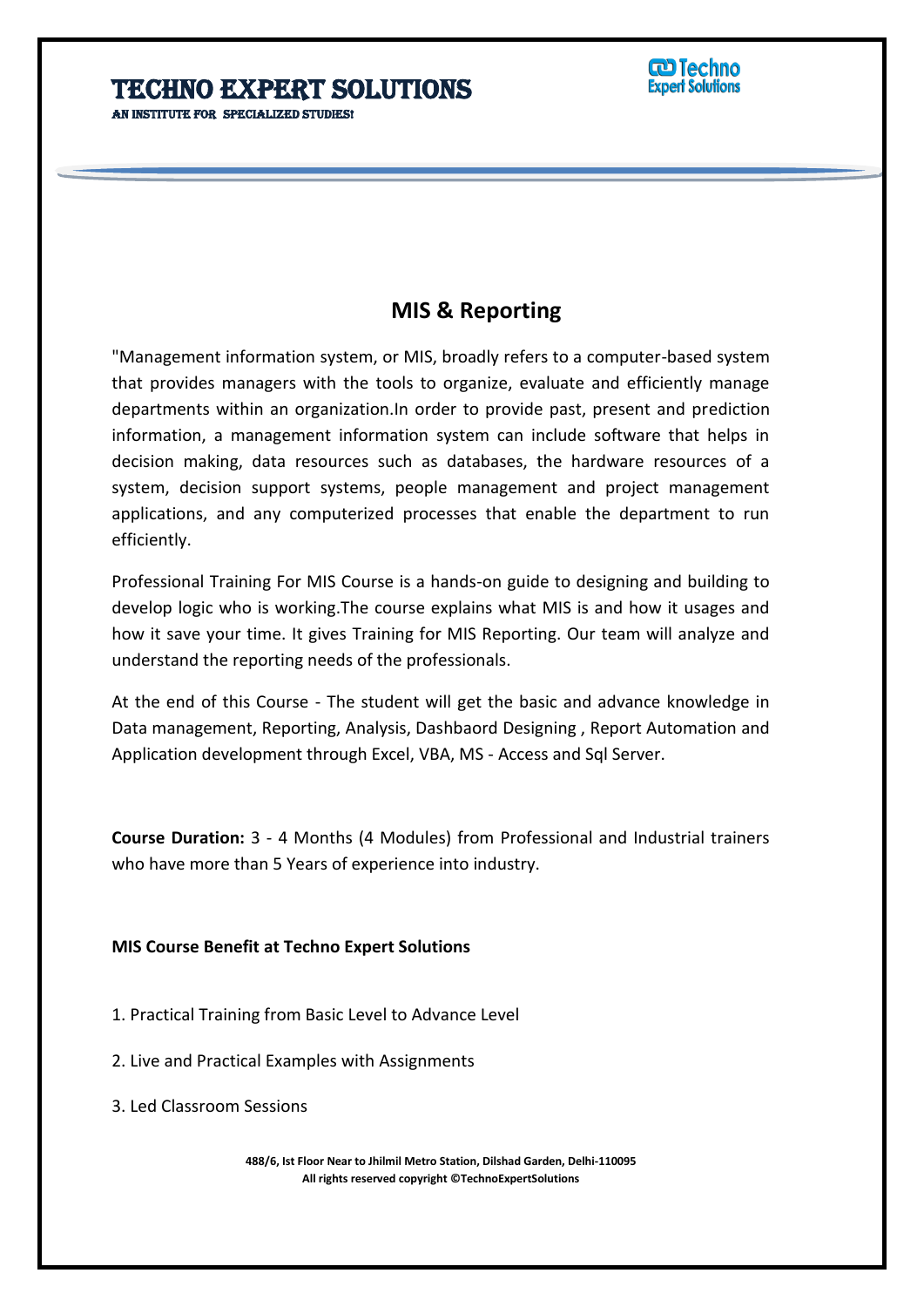AN INSTITUTE FOR SPECIALIZED STUDIES!

**CD Techno Expert Solutions** 

4. Weekly Assesments

5. Real-time Project Based Training

6. 100% placement support is being provided.

#### **Module 1 - Basic & Advance Excel**

j

*Excel* is just a

data keeping tool. But by using formulas, you can crunch data, analyze it and get answers to most complex questions. While anyone can use a simple SUM or IF formula, an advanced user of it would be able to seamlessly write & combine formulas like SUMIFS, SUMPRODUCT, INDEX, MATCH, LOOKUP formulas. Apart from knowing the formulas, advanced Excel users know how to make these formulas dynamic, how to audit them and how to use which formula for which occasion (and they also know few alternatives for any given formula problem).

"1. Introduction to Excel, Use of Excel in Corporate, Spreadsheet basics, Rows, Columns and Cells basics

2. Date & Time Functions - DatedIF, Weekday, Weeknum, Networkdays, Time, Hour, Minute, second, Today, Now, Date, Day, Month, Year

3. String & Text Functions - Concatenate, Exact, Find, Len, Left, Right, Mid, Replace, Search, Substitute, Lower, Upper, Proper, Text, Code, Char

4. Logical Functions - And, Or, If, Iferror

5. Information Functions - Cell, Isblank, Iserror, Istext, Isnumber

6. Lookup Functions - Vlookup, Hlookup, Index, Match, Row, Column, Transpose, Offset, Choose, Indirect

7. Statistical & Math Functions - Count, Counta, Max, Min, Small, Large, Countblank, Sum, Sumif, Sumifs, Countifs, Round, Roundup, Roundown, Sumproduct, Mod, Randbetween, Average

8. Database Functions - DSum, Dcount, Daverage, Dmax, Dmin, Dcounta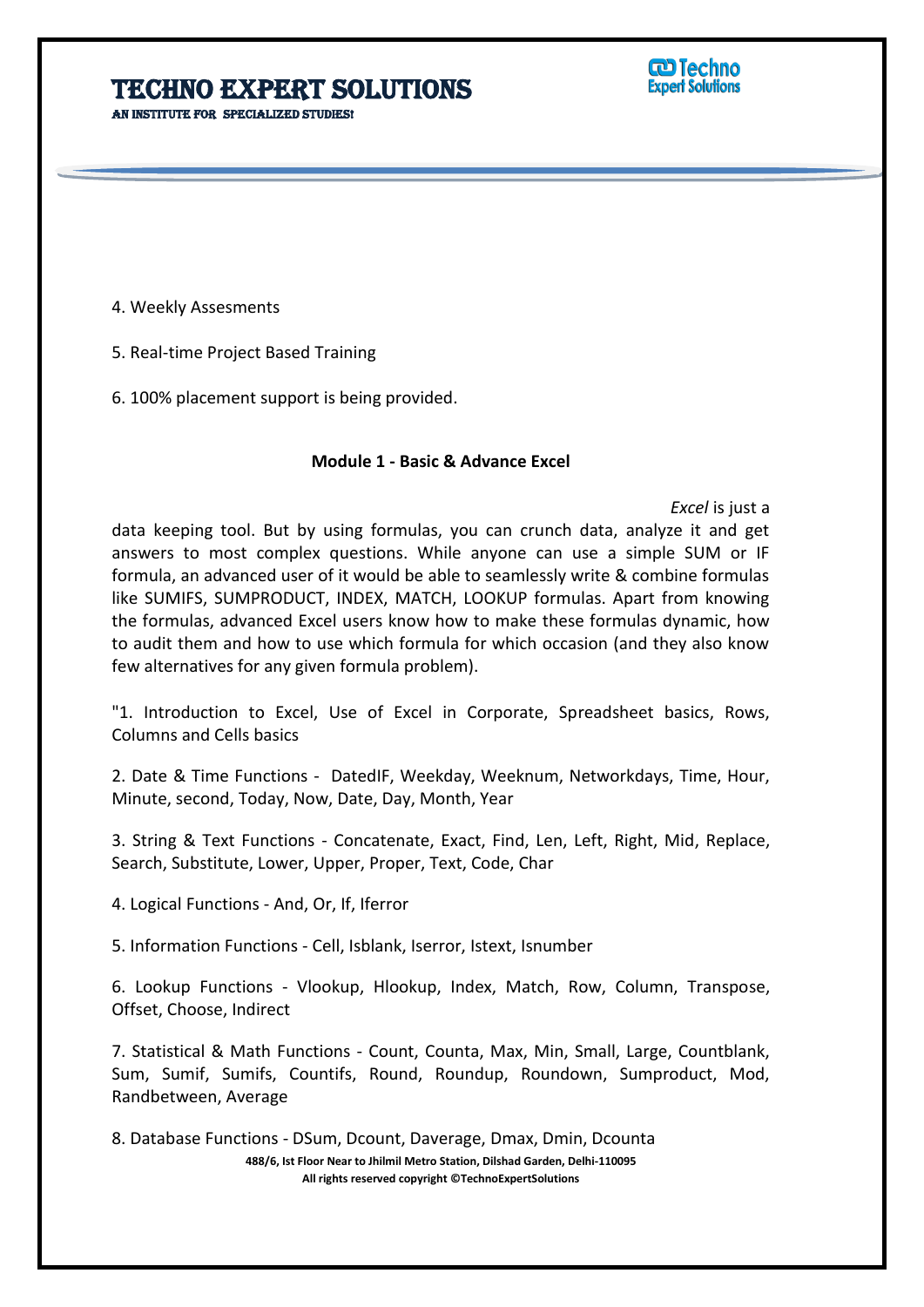AN INSTITUTE FOR SPECIALIZED STUDIES!

**CD Techno Expert Solutions** 

9. Advance Validation and Conditional Formatting

10. Sheet Protection, Workbook Protection and Share Workbook

11. Organising big data and creation of Reports through Pivot Tables

12. Filter, Advance Filter, Sorting and Remove Duplicates in Data

13. Increasing Efficiency and production through calculation type in excel (Automatic and Manual)

j

14. Type of Reference in Excel - Absolute, Mixed and Relative

15. Data Analysis - Percentage Calculation, What if Analysis (Goal Seek, Data Table and Scenario Manager)

16. Creating Reports and User Manuals through Hyper linking

17. Time calculation, Paste Special Command, Freeze Pane & Text to Column

18. Interactive and Creative Graphs through form controls - Column Chart, Pie Char, Line Chart & Bar Chart

#### **Dashboard Designing:-**

Dashboard Reports Allow User to Get High-Level Overview of the Business and Help Them Make Quick Decisions. Dashboards are Often Called as Management Information System (MIS), Which Provides Information that Organizations Require to Manage Themselves Efficiently and Effectively.

Live Project on Creating an Dynamic Dashboard and Report Template from Raw Data.

### **Module 2 – VBA Programming**

**What is VBA?**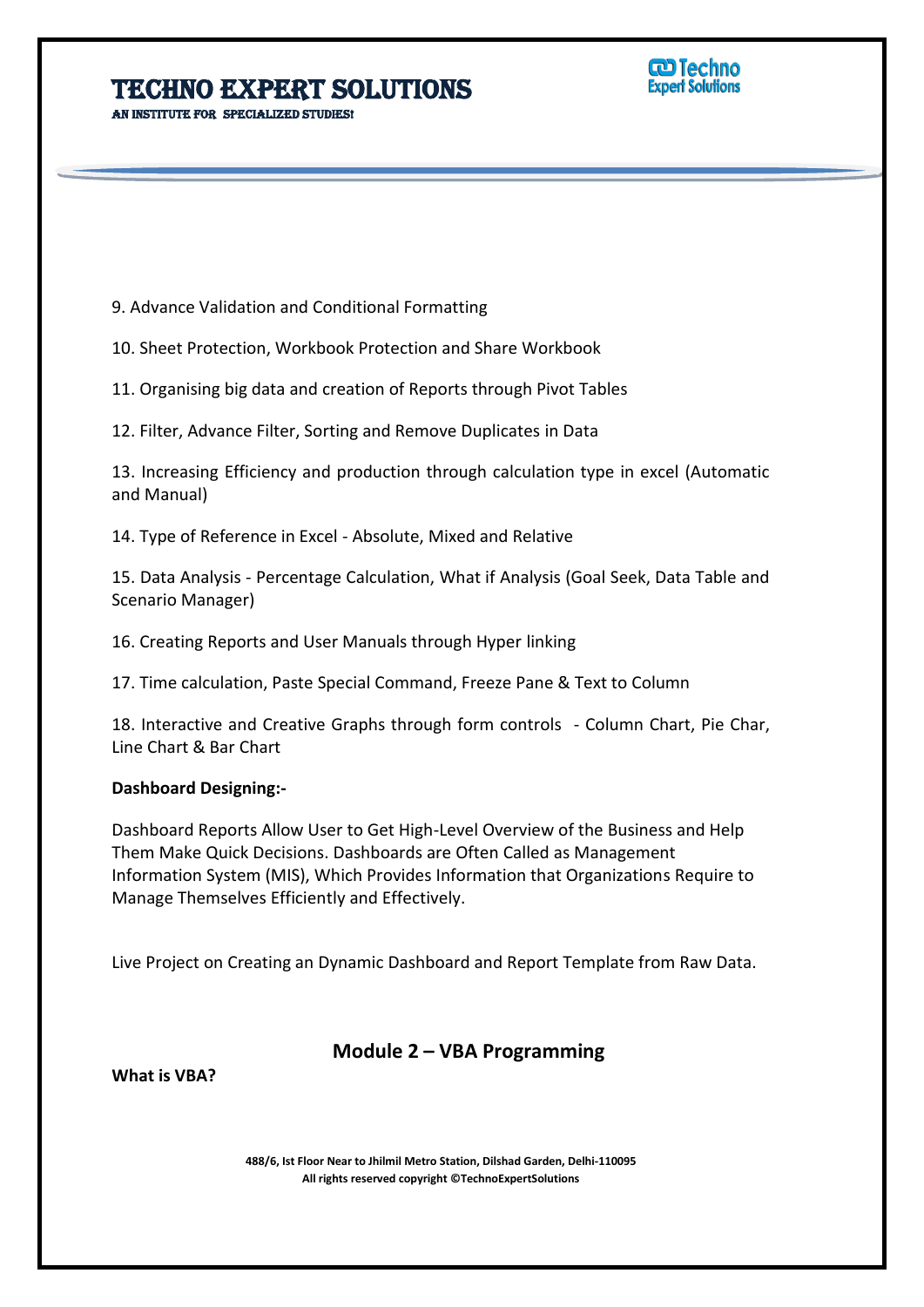AN INSTITUTE FOR SPECIALIZED STUDIES!

VBA stands for Visual Basic for Applications. Just like you and I have a language, computer programs too have their own language. VBA happens to be the language in which Excel speaks. For that matter, VBA is also the language of MS Word, PowerPoint, Access and other MS Office applications.

j

The prospect of learning new languages scares us a lot. But worry not, VBA is much easier to learn than French, Spanish, German or Chinese. The main reason why VBA is easy to learn is because it almost looks like plain English.

Excel VBA allows you to automate various activities you do in Excel. We use Excel to analyze data, create reports, prepare charts & presentations, do calculations and understand information. When we are doing all these, we spend quite some time, repeating same steps.

### **What is Macro?**

While VBA is the language which Excel speaks (and understands), Macro is like a paragraph. In other words, a Macro is a set of instructions given to Excel to accomplish something.

### **Course Content:**

- $\triangleright$  Introduction to Excel Macros
- $\triangleright$  When and how to use Excel Macors?
- $\triangleright$  Learn Recording, Reading and Editing a Macro
- $\triangleright$  How and when to use Events?
- $\triangleright$  What is Developer Tab and how to add it
- $\triangleright$  About VB Editor, Project Window, Procedure Window and Code Window
- $\triangleright$  Concepts of Variables in VBA
- $\triangleright$  Scope of Variable in VBA
- $\triangleright$  Procedures and Scope of Procedures in VBA
- $\triangleright$  How and when to use variables to store information?
- Use of If Else, Select Case statement, And & Or Conditions
- $\triangleright$  For Next, For Each, Do While, For Each Loop and Do Loop in VBA
- $\triangleright$  Working with Message Box and Input box in VBA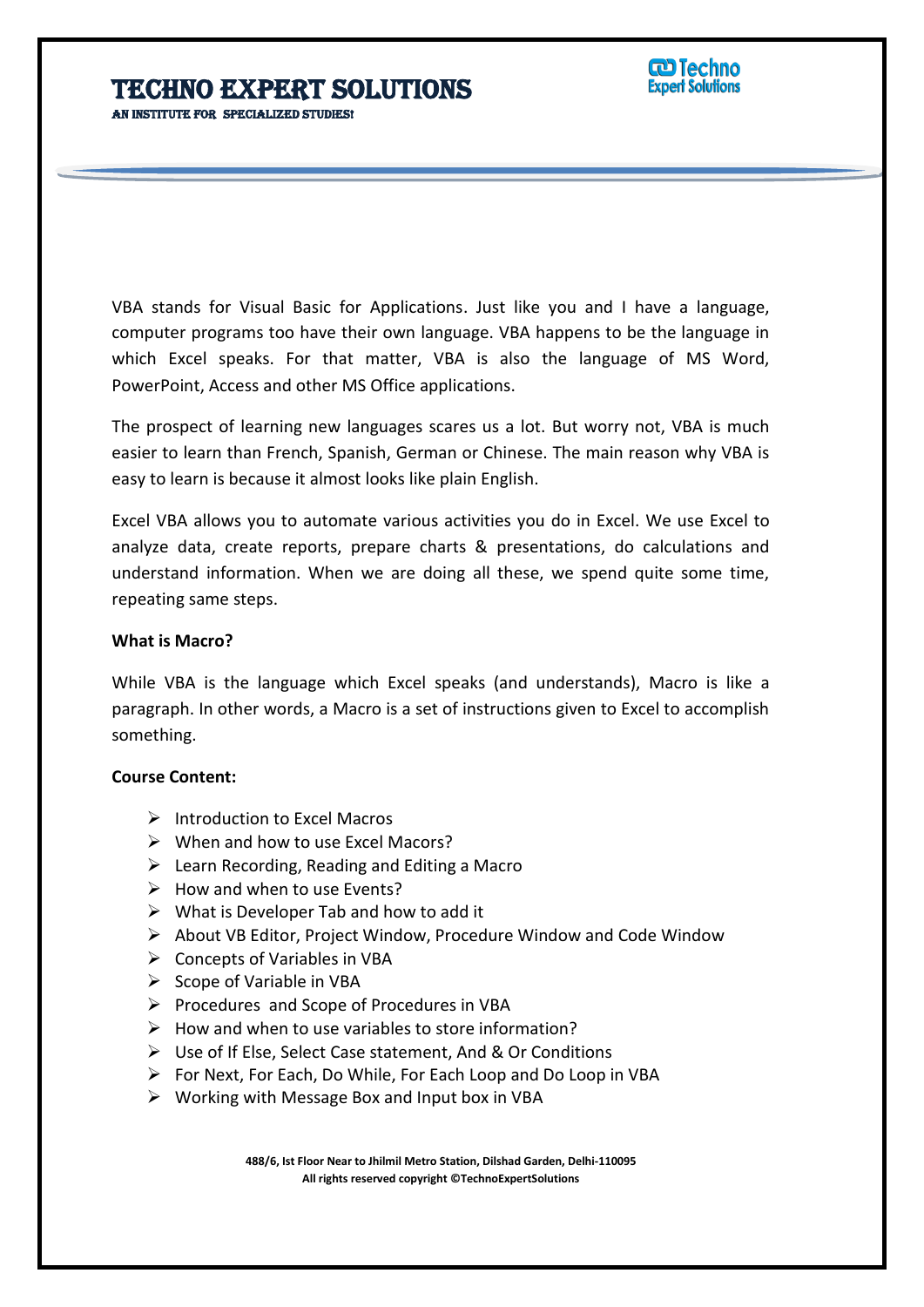**CD Techno Expert Solutions** 

AN INSTITUTE FOR SPECIALIZED STUDIES!

 $\triangleright$  Learn Properties of Objects like Application, Workbooks, Worksheets, Range and Cells.

j

- $\triangleright$  How to make a dynamic range by finding lastrow and lastcolum
- Use of worksheet function in VBA
- $\triangleright$  Set, With.... End With Statement
- $\triangleright$  How to create user defined functions
- Differences between Form Controls and Active X Controls
- $\triangleright$  Learn how to use user forms in VBA
- $\triangleright$  How to make combo box, option button, check box, command button, label, list box and spin button in user form.
- $\triangleright$  One Dimensional and Two Dimensional Array in VBA
- $\triangleright$  How to Ensure Password Protection of Code
- $\triangleright$  The process of Testing and Debugging your code
- $\triangleright$  Types of Error in VBA and Learn to do handle a Effective error handling
- $\triangleright$  Learn the logic to write a macro and what all things to be keep in mind while starting a new project

### **Module 4 –SQL SERVER**

#### **What is SQL/SQL Server?**

**SQL** is stands for Structured Query Language. SQL is used to communicate with a database. SQL statements are used to perform tasks such as update data on a database, or retrieve data from a database.

Some common relational database management systems that use SQL are: Oracle, Sybase, Microsoft SQL Server, Access, Ingres, etc. However, the standard SQL commands such as "Select", "Insert", "Update", "Delete", "Create", and "Drop" can be used to accomplish almost everything that one needs to do with a database.

- > Introduction to SQL Server 2008 : What is SQL, What can SQL do, RDBM
- $\triangleright$  SELECT extracts data from a database
- $\triangleright$  UPDATE updates data in a database
- $\triangleright$  DELETE deletes data from a database
- $\triangleright$  INSERT INTO inserts new data into a database
- $\triangleright$  CREATE DATABASE creates a new database
- $\triangleright$  ALTER DATABASE modifies a database